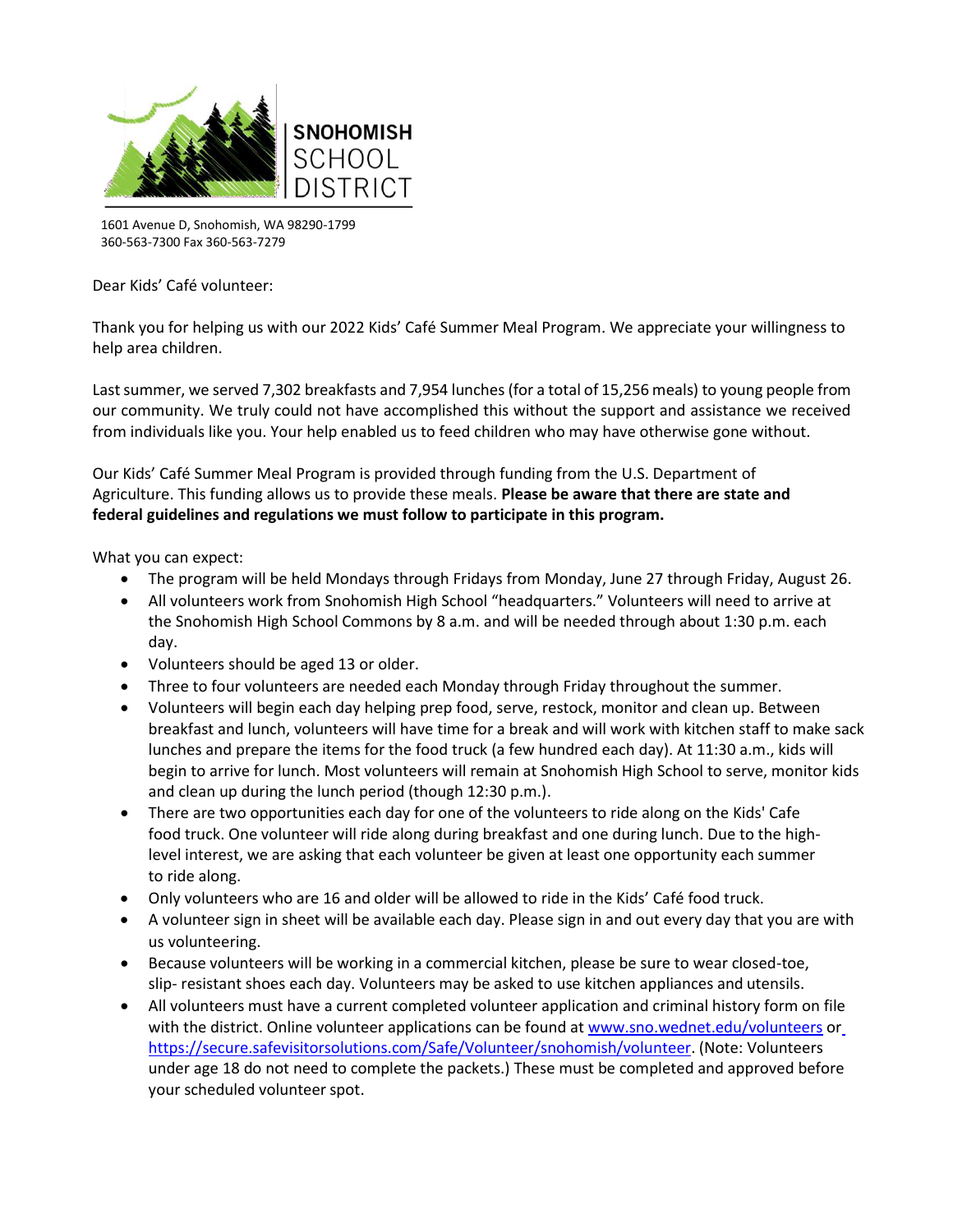- Long hair should be pulled back and restrained (example pony tail or hair clip).
- Volunteers to do not need to have food handlers' permits.
- Volunteers may need to stand for extended periods of time.
- Volunteers should enjoy working with a diverse group of people and ages.
- Meals will be offered at the following times and locations:
	- o Snohomish High School
		- Breakfast 8:30-9 a.m.
		- Lunch 11:30 a.m.-12:30 p.m.
	- o Three Rivers Mobile Home Park
		- Lunch 11:15-11:30 a.m. Lunch
	- o Snohomish Boys and Girls Club
		- Breakfast 8:30-9 a.m.
		- Lunch 11:55 a.m.-12:20 p.m.
	- o Snohomish Aquatic Center
		- Lunch 12:25-12:45 p.m.
	- o Circle H Mobile Home Park
		- Lunch 12:55-1:15 p.m.
- The program is open to anyone 18 years old and younger. We do not check identification for proof of age or residency. Anyone is welcome. We are not able to give or sell meals to those 19 or older.Please note that if there is a mother with a newborn, infant or toddler child, the mother is allowed to take a meal for that child.

If you have any questions or concerns, please contact me at 360-563-7263 o[r communications@sno.wednet.edu.](file://///ssd-share/Superintendent/Communications%20Office/Food%20Services/communications@sno.wednet.edu) My cell is 206-300-5499 if you need to reach me in the off hours or the weekend.

Thanks again! We appreciate you! Working together in support of our shared values deepens our ties to one another. Thank you for your dedication and for being a part of our Kids' Café team!

Sincerely,

Kristin Foley Director, Communications